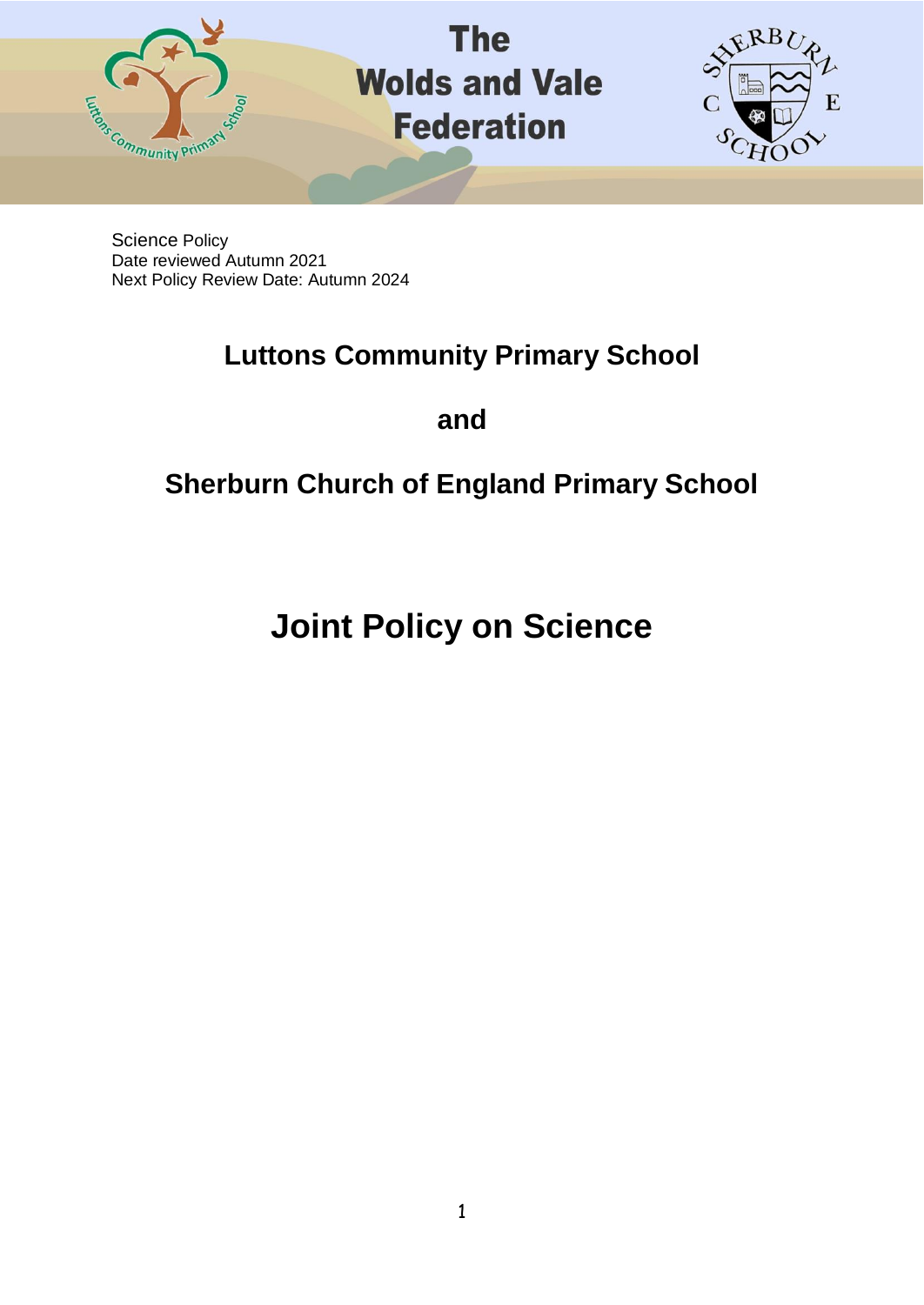

Luttons Community Primary School And Sherburn Church of England Primary School

This document reflects both schools Mission Statements and aims:

Sherburn Church of England Primary School's Mission Statement is - 'Working together, putting children first within our Christian family.' Our aim is to 'Serve our community by providing an education of the highest quality for children of all faiths and none, within the context of Christian beliefs and practice.' We believe in working together to make sure the school is a safe, secure, friendly and purposeful place where children are safe, encouraged, challenged and supported to do their best and learn'.

The Religious Ethos at Sherburn Church of England Primary School is 'Christian values underpin the work of Sherburn CE VC Primary School and these influence our care of the individual. The three Christian Values are friendship, truthfulness and forgiveness.

These support this policy wholeheartedly:

- Forgiveness because we learn from everything;
- Truthfulness to help us to be open; and
- Friendship because we call God our friend.'

Luttons Community Primary School's Mission Statement is - 'Together we care, learn and grow'. Our aim is to 'Nurture, support and mentor everyone as they strive for excellence.'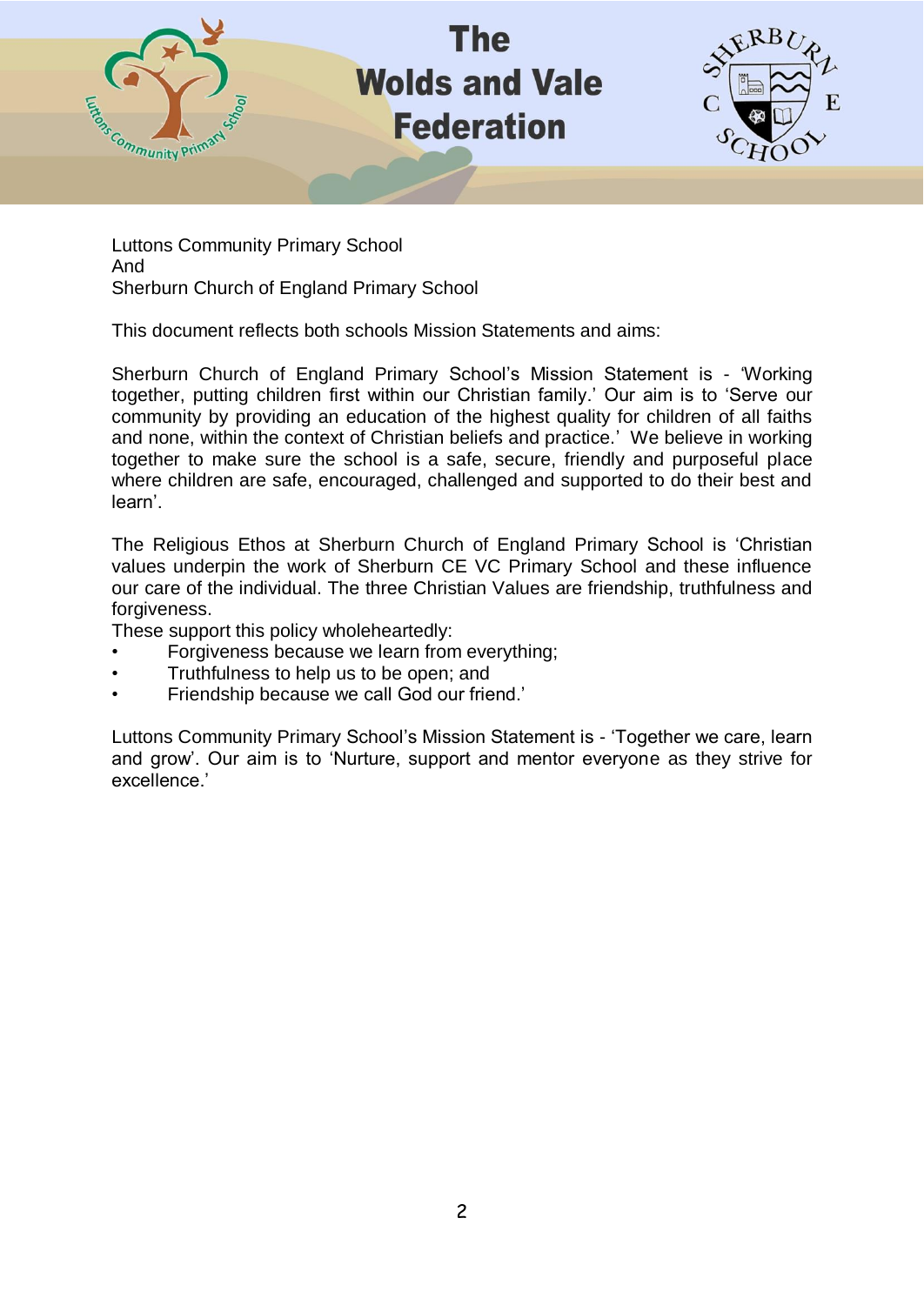

# **Science Policy**

# **Rationale**

To develop in pupils, curiosity, enjoyment, skills and a growing understanding of science knowledge, through an approach in which pupils raise questions and investigate the world in which they live.

A high-quality science education provides the foundations for understanding the world through the specific disciplines of biology, chemistry and physics. Science has changed our lives and is vital to the world's future prosperity, and all pupils should be taught essential aspects of the knowledge, methods, processes and uses of science. Through building up a body of key foundational knowledge and concepts, pupils should be encouraged to recognise the power of rational explanation and develop a sense of excitement and curiosity about natural phenomena. They should be encouraged to understand how science can be used to explain what is occurring, predict how things will behave, and analyse causes.

#### **Aims**

The national curriculum for science aims to ensure that all pupils:

- develop scientific knowledge and conceptual understanding through the specific disciplines of biology, chemistry and physics
- develop understanding of the nature, processes and methods of science through different types of science enquiries that help them to answer scientific questions about the world around them
- are equipped with the scientific knowledge required to understand the uses and implications of science, today and for the future.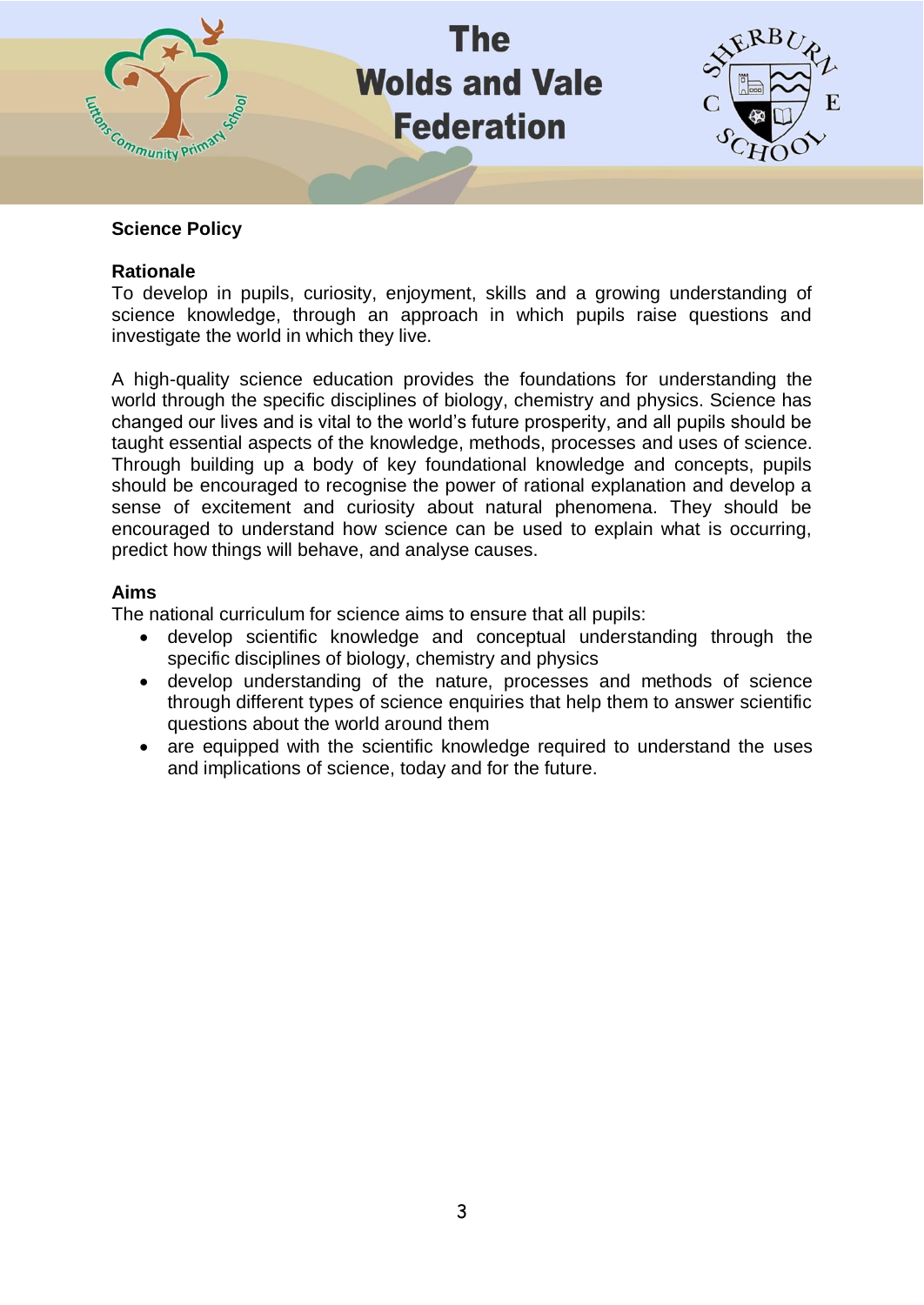

**Long term planning** for science is organised by the science coordinator using The Wolds and Vale Key Skills documents for areas of Knowledge and Understanding and Working Scientifically, ensuring breadth and depth of the programmes of study for science which are set out year by year for Key Stages 1 and 2 in the 2014 national curriculum. Learning opportunities for pupils within the Early Years are incorporated into half-termly units, focussing on relevant statements from the new 2021 Development Matters document. Our classes across the federation work towards bespoke long-term plans on a 4-year rolling programme, in order to accommodate mixed Key Stage and year group classes.

**Medium term planning** ensures that teachers at The Wolds and Vale Federation work towards a skills-based curriculum, which ensures pupils learn not only factual information, but also develop the skills they need to function well in the future. Halftermly plans have been developed by the science coordinator for each unique class and pupils in our mixed-age classes learn and experience new scientific knowledge and topic specific vocabulary whilst gaining understanding through taught half-termly units. Where appropriate these units support/enhance our English curriculum drivers (high quality CLPE texts) in supporting pupils' language and vocabulary development.

The progression of key skills in 'Working Scientifically' underpins each and every lesson and sequence of lessons/units from the Early Years to Year 6.

The **5 Types of Scientific Enquiry** form the focus of every science lesson. One of these 5 types of enquiry ensure that Working Scientifically is firmly embedded into every aspect of scientific teaching and learning. Lessons focus on one of the following areas and enquiry posters are displayed on the science working wall in each classroom:

- Identifying and classifying things
- Pattern seeking
- Observing changes over time
- Researching and using secondary sources
- Comparative and fair testing

Pupils in Key Stage 1 will be aware of the different types of enquiry and know which one is to be focussed on in each lesson. In Lower Key Stage 2, pupils will identify the type of enquiry and in Upper Key Stage 2, pupils will choose the most suitable type of enquiry and be able to explain why.

'Working scientifically' is described separately in the programme of study but must and is **always** taught alongside the teaching of substantive science content in the programme of study/key skills.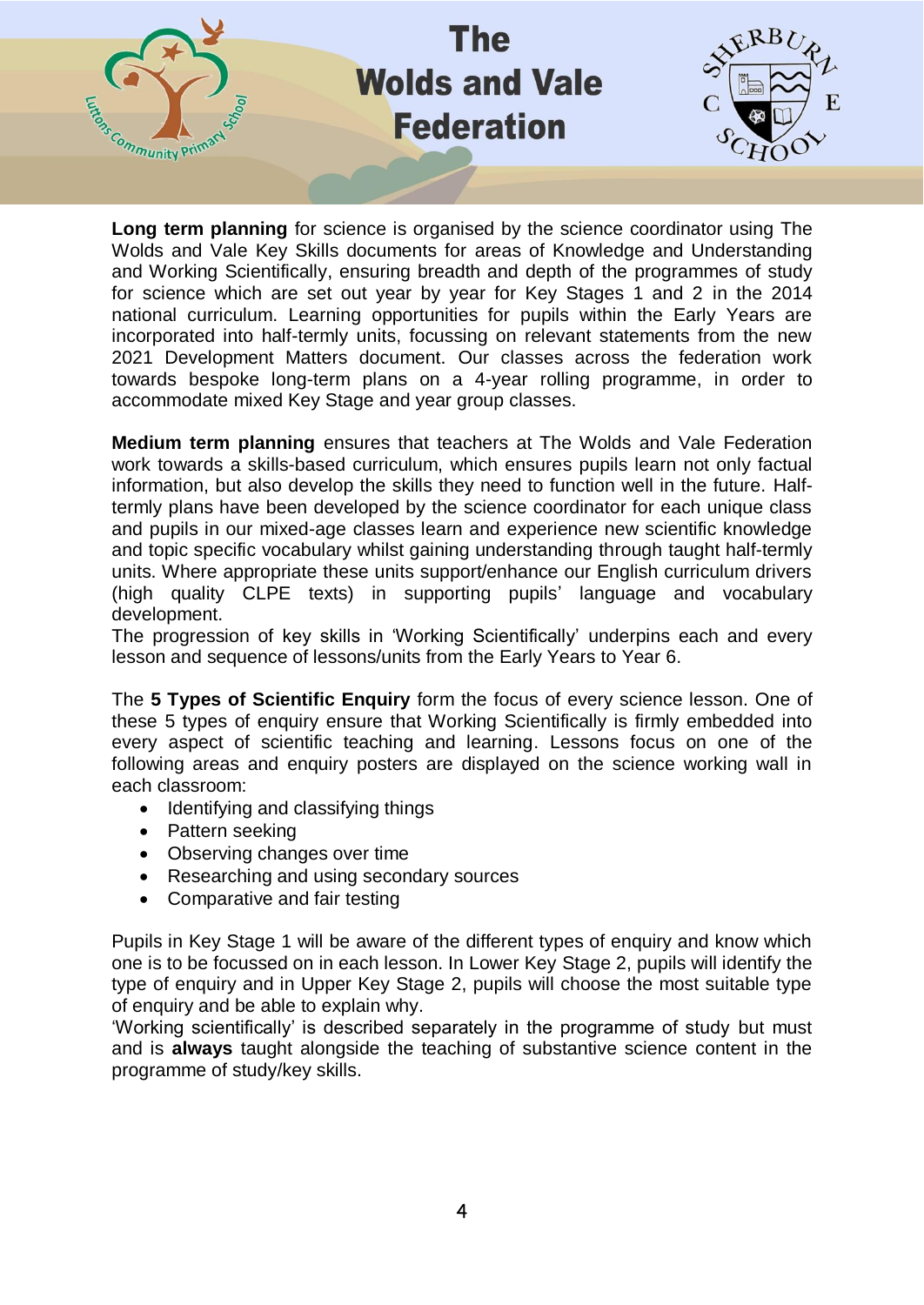

### **Science and Inclusion**

Differentiation of activities will be made in the weekly/daily planning as appropriate to the pupils being taught based upon their prior knowledge, understanding and skills. Equal opportunities in science will be given to all pupils. (See equal opportunities policy).

The strong practical mathematical links with investigations will be seen as an opportunity for teaching and should be explored at the planning stage, to make purposeful links with and practical application of the wider curriculum.

A wide and varied range of teaching and learning styles will be adopted to allow all pupils the opportunity to demonstrate their scientific knowledge, understanding and reasoning skills in different ways, including talk/discussion; write/describe; draw pictures; take photographs; video; make/construct a variety of tables, charts (including simple, bar charts produced as a group and displays) utilising computing resources and skills as appropriate.

Pupils will normally be organised into small groups and encouraged to work cooperatively for science work. The group size will be determined by the age, task and ability of the pupils.

#### **Classroom Working Walls and Vocabulary**

Displays of science work will be used to emphasise and raise the importance of science in the school and reflect the current learning taking place in class. It is vital that key vocabulary is taught explicitly during each science topic and key vocabulary will be prominently displayed alongside the 5 types of scientific enquiry that teachers will refer to during each lesson. Teachers will discuss and define the meaning of new vocabulary at the start of a topic and encourage the children to include this vocabulary in their work. Pupil's prior knowledge and questions will be displayed to inform and direct the sequence of teaching and learning as each unit progresses as well as 'next steps' to ensure a rapid response in supporting children to close any gaps that are quickly identified.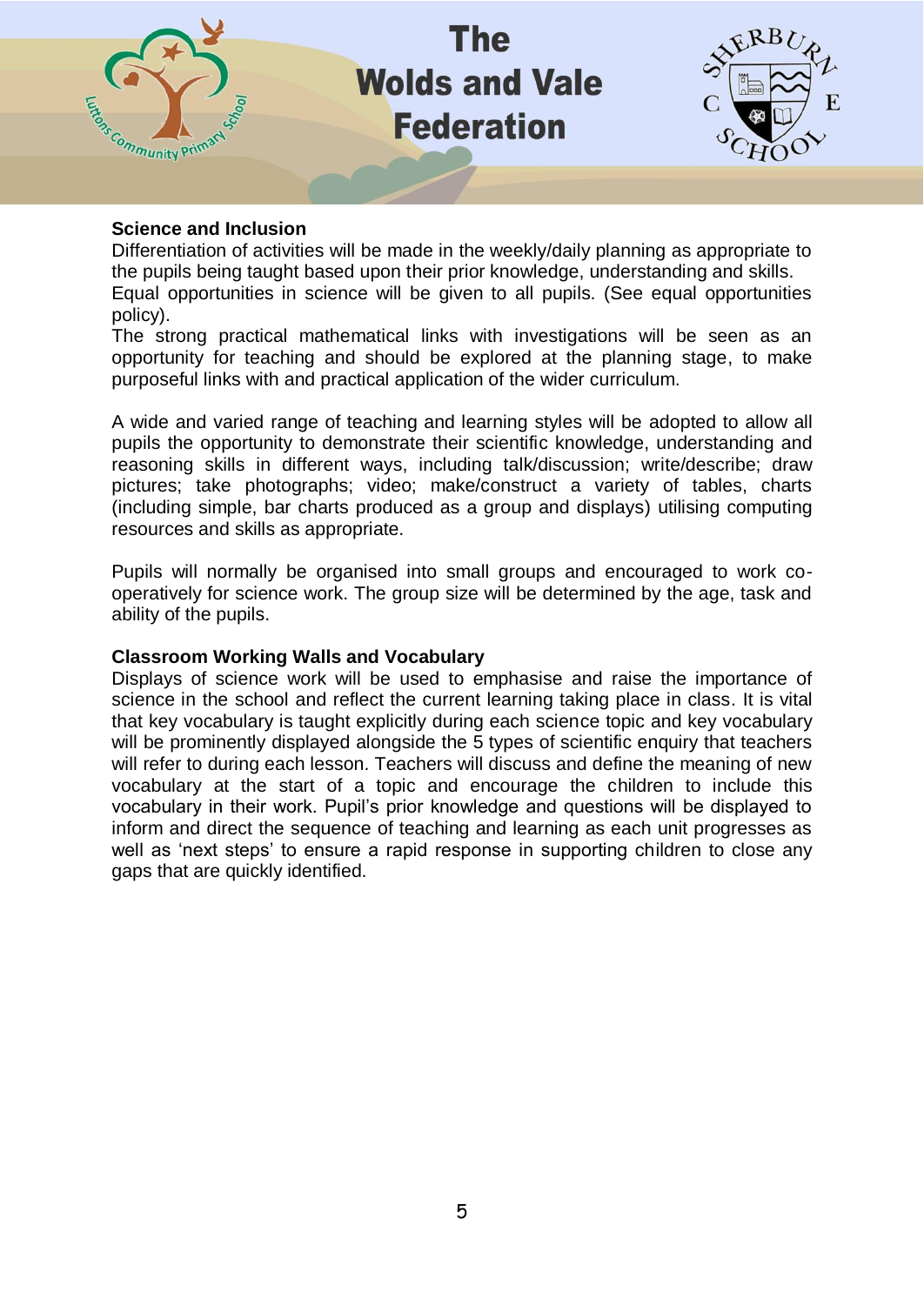

### **Assessment**

The assessment of knowledge and skills will be planned for as part of the teaching process. (See assessment policy).

Assessment for learning is carried out before the start of a science topic. KWL grids will be completed prior to any new teaching and learning and used to identify what pupils already know and have retained and what they want to know/learn. At the end of a topic pupils new knowledge and skills can be recorded. This will inform teachers of any gaps or misconceptions requiring 'revisit and review' within the next unit.

**'Revisit and review'** sessions/activities form the start of every science lesson, to recall prior learning, address any gaps or misconceptions and revisit knowledge and skills acquired from earlier in the planning cycle.

**Pre and post-unit assessments** of each topic inform teachers of any misconceptions and gaps in knowledge. This will be addressed in the next 'revisit and review' sessions and inform of any changes or adjustments needed in the next phase of planning.

All pupils carry out regular **'Focussed Assessed Lessons'** from the Primary Science Teaching Trust as part of their planned and taught lessons. These allow for moderation against the National expected standard in science in both KS1 and KS2 and provides further evidence to support teacher assessment/judgements.

**Summative assessment** will take place at the end of each term, based on teacher assessment and assessed tasks within completed units of study. Teachers will use an electronic tracking system set up by the science coordinator to monitor attainment and progress in knowledge and understanding and working scientifically. All of the above assessment tools will be used to inform teachers and provide a variety of evidence to support overall end of year judgements and assessment.

#### **Resources**

Resources linked to the themes of the Science Topics will be stored appropriately and securely.

We will adopt the North Yorkshire guidelines for safety, ASE 'Be Safe' 4th Edition, which are a minimum requirement of health and safety standards. Teachers should notify the science co-ordinator of any suggested amendments. Free advice is available from CLEAPSS hotline 01895 251496.

Regular monitoring and auditing of science resources across the federation ensure equipment and resources can be shared, updated and purchased where necessary to further support and enhance all pupils' learning experiences and development of key skills as well as their purpose and application within the local community, wider world and for the future.